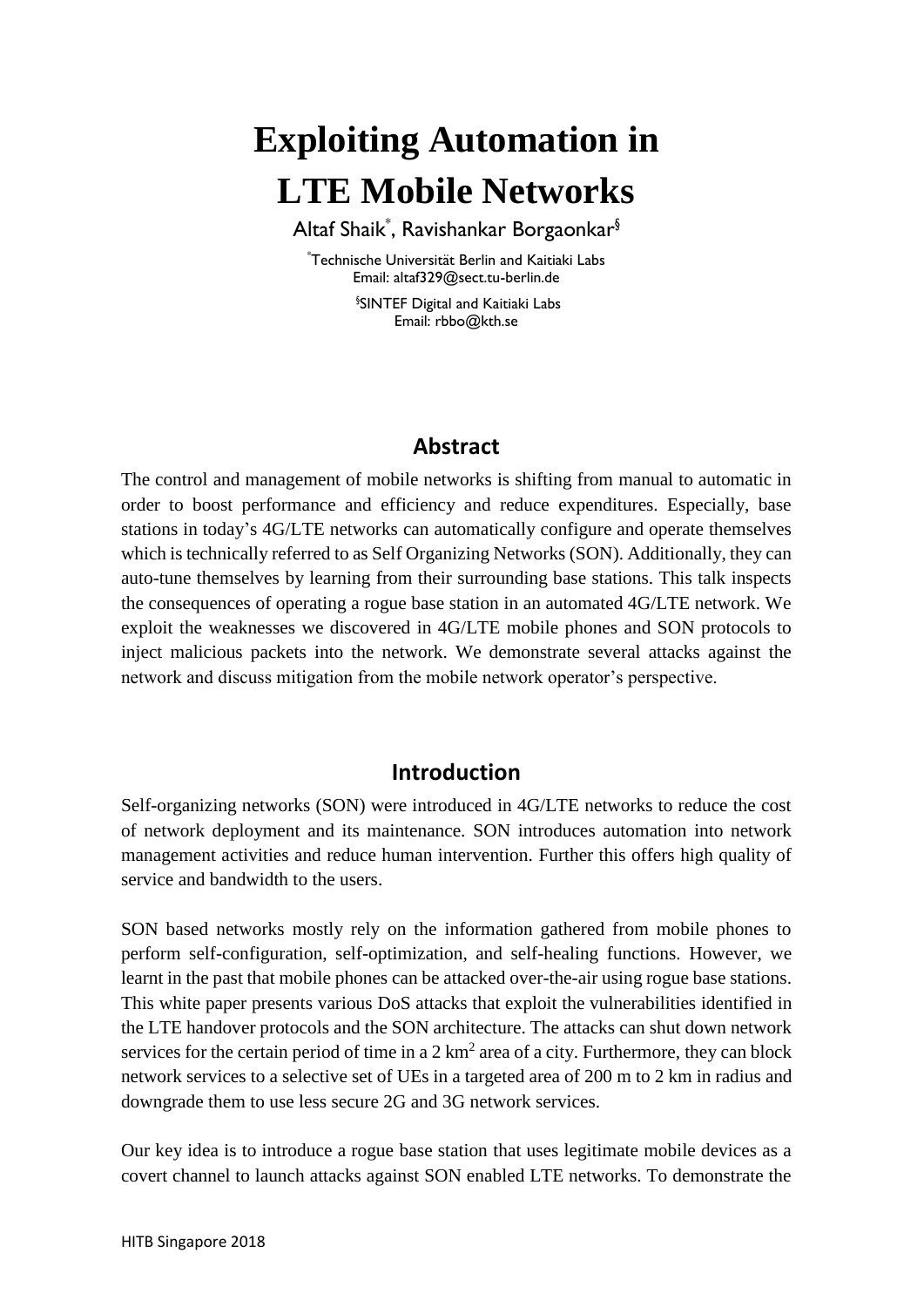impact of our attacks, we inject fake measurement reports and network configurations into the SON ecosystem. We have implemented our attacks and confirmed their effectiveness (following responsible disclosure policies) against commercial LTE network operators. The hardware required for our attacks is inexpensive and costs around 300 \$. We reported our findings to the affected vendors, operators, and GSMA organization.

This paper is structured as follows: Chapter 1 describes the vulnerabilities identified in the SON system. Chapter 2 details about the attack setup and briefly explains the attacks on commercial networks and phones. Chapter 3 concludes this paper. This whitepaper assumes that the readers have sufficient knowledge about LTE and SON protocols. Detailed information about the attacks can be found in [1].

### **1. LTE and SON vulnerabilities**

During our investigation we identified several vulnerabilities in the LTE handover and SON procedures and are as follows.

- a. **Handover Vulnerability**. In a RRC connected state eNodeB receives measurement reports from the UE to track its mobility. Precisely, these reports contain network information that is used by the eNodeB to make handover decisions. Note that, measurement reports are received over an encrypted channel that is set up after a successful authentication procedure. However, this important network information is not verified by the network, in particular by the eNodeB, before making any handover decisions. This indicates that by operating a rogue eNodeB an adversary can exploit the handover procedure and inject false network information into the measurement reports.
- b. **SON Design Weaknesses**. We discovered weaknesses in the SON design and decision making approach that cause DoS attacks against the serving network. In particular, we consider the following issues allow an adversary to create instabilities in the network operations when exploited with the aforementioned LTE protocol weakness.
	- The capability of an eNodeB to create neighbor relations through ANR process in an uncontrollable manner generates excess signaling load over the X2 interface. For example, a rogue eNodeB can induce unwanted signaling messages over the X2 interface and exhaust the related network resources.
	- When an eNodeB encounters a PCI collision, optimization process requires a restart of this eNodeB. Hence, the trigger for restart is merely controlled by a single parameter called PCI which is broadcasted in nature. Such a poor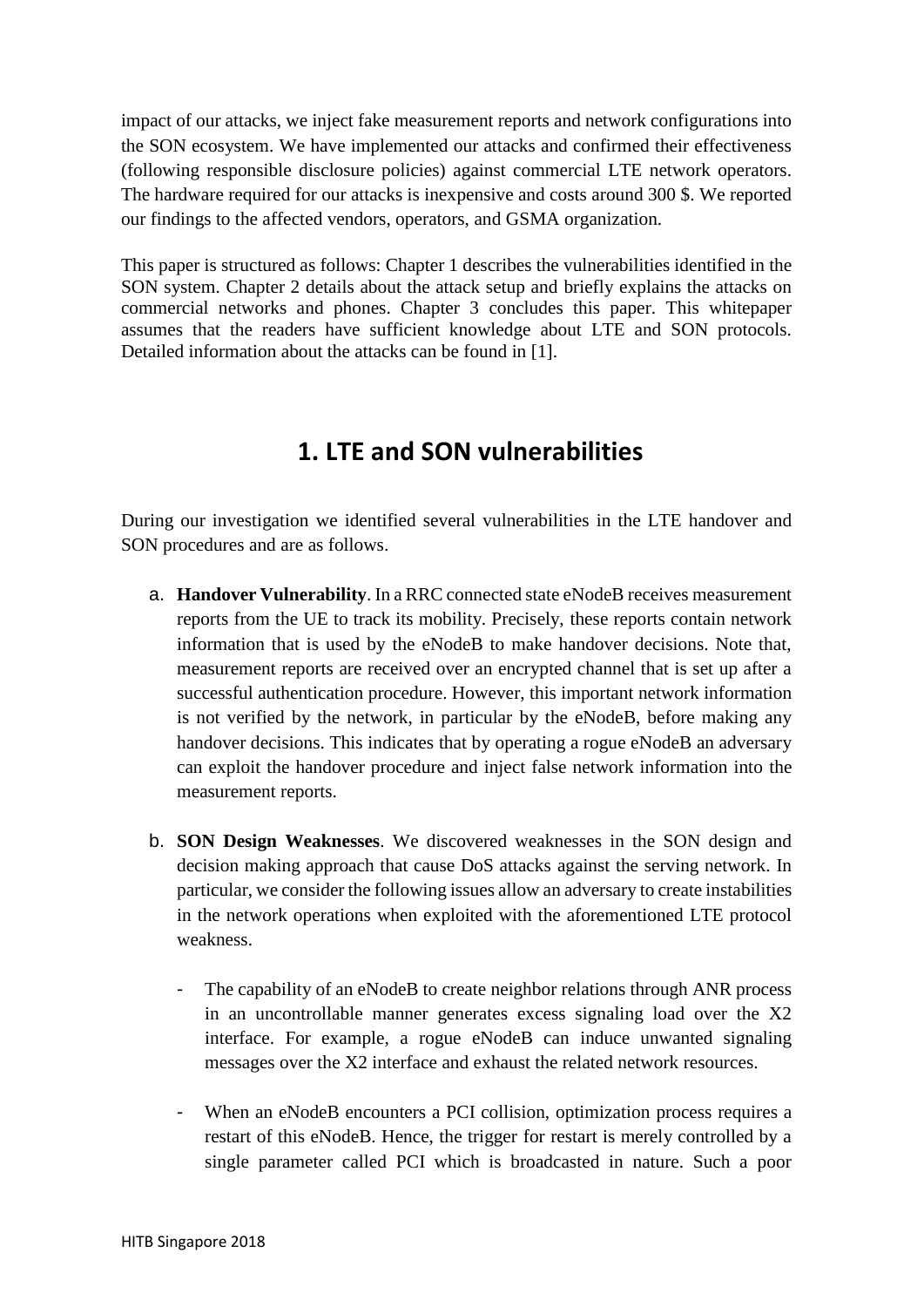decision making strategy of SON based on unreliable parameters, allows an adversary to control the operation of an eNodeB.

- Although measurement reports and RLF reports are securely transmitted to the eNodeB, the information contained in them is not verified by the network. Hence, a compromised UE can deliberately inject false information into these reports that is later used by the SON engine to perform optimizations which result in poor network performance.

In summary, it is evident from these weaknesses that SONs operate based on numerous parameters collected from LTE network operation such as measurement reports, RLF reports and PCI. These parameters are leveraged to perform network optimizations. Significantly, SON lacks a mechanism to verify the authenticity of these parameters and entirely trusts the LTE security mechanisms for the correctness of these parameters.

## **2. Experimental setup and attacks**

We describe the attacks briefly followed by the experimental setup required to perform. It consists of several hardware and software components as shown in figure 1.

a. **Hardware**. Hardware testbed consists of a UDOO X86 embedded PC and a LimeSDR [2]. UDOO is based on Intel Atom processor and connected to LimeSDR via USB 3 port. The LimeSDR is a software-defined radio module costing 150 \$ and is controlled by a PC-based software to transmit and receive signals over-theair. The total cost of hardware used for our attacks is about 300 \$. Additionally we used some of the latest LTE smartphones available in the market supporting for test purposes. We also used SON capable eNodeBs to test our attacks. For certain security reasons we do not specify the eNodeB's we tested.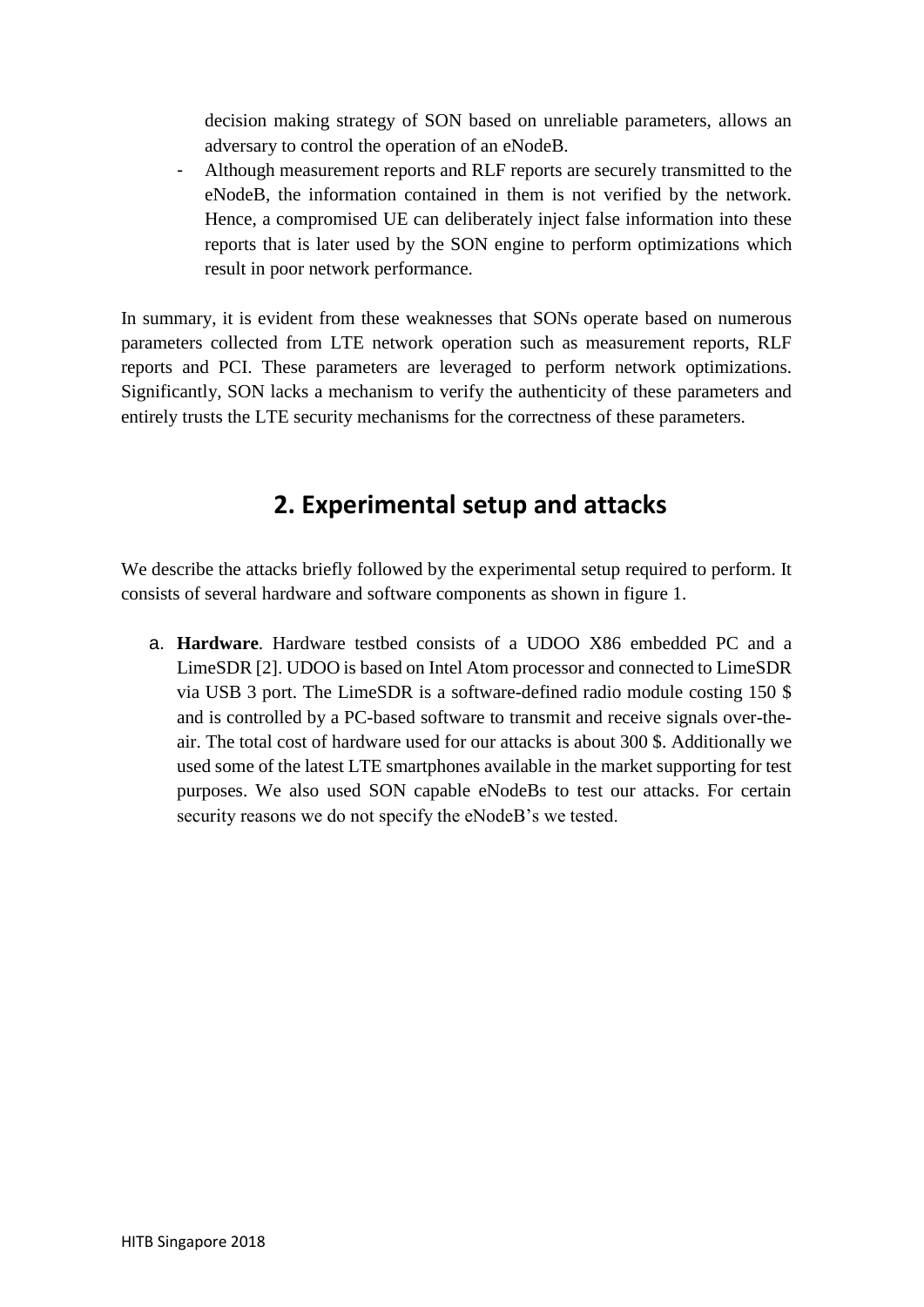

Figure 1: Experimental setup

b. **Software**. For passive mode, we use modified *cell\_search* application from the open source project srsLTE [3]. It resides on the PC and controls the LimeSDR to passively sniff LTE broadcast information. By default, the application can only detect the PCI of the strongest cell on a given EARFCN. We have modified the application to detect the PCI from all available cells from all operators present in a certain area and further decode their respective SIB type 1 information.

For active mode, we use *pdsch enodeb* application from srsLTE which uses LimeSDR to operate a rogue eNodeB. The passively collected SIB information is used to configure the eNodeB and perform active attacks. To evaluate and verify our attacks, we also built a custom tool called *cell\_logger* which runs on the host PC to acquire information directly from the UE's baseband processor and decode the RRC messages exchanged with eNodeB.

c. **Ethical Considerations**. Our research reveals vulnerabilities in the LTE and SON specifications which are already deployed into LTE phones and networks worldwide. Hence, by following responsible disclosure policies, we reported our findings to the GSMA body, two vendors and two leading network operators in Europe. The vulnerabilities are acknowledged by the involved parties. We performed our active attacks in a Faraday cage and against our test devices to avoid disturbance to other nearby UEs. For passive attacks in the real network, we took the permission from the operator and cared not to interrupt normal network services in the testing zone.

We perform three types of attacks to demonstrate the DoS attacks on the subscribers and the network.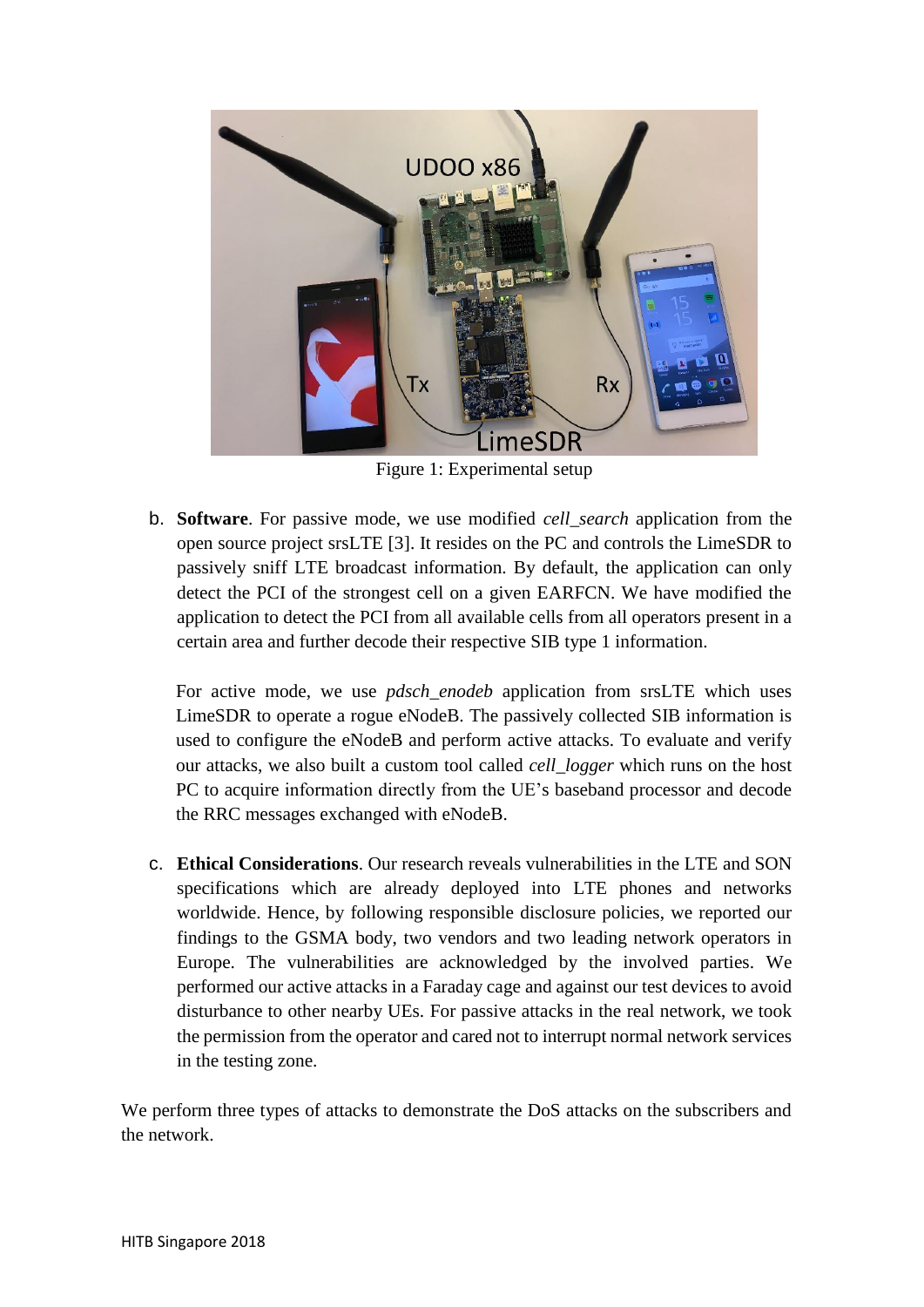- a. **X2 signaling load** Heavy load is generated on the X2 interface by operating a rogue eNodeB with several legitimate cell IDs. Legitimate eNodeBs make attempts to add the new eNodeBs into their network by sending messages over X2 interface.
- b. **Cell outage** By impersonating a PCI of a cell it is possible to restart a legitimate eNodeB. This restart can take up to 7-8 minutes depending on the configuration of the device. During this period there a cell outage is noticed by the UEs and they connect to other LTE eNodeBs or switch to 2G/3G networks.
- c. **Handover Hijacking** The LTE handover procedure is hijacked by impersonating a neighbor cell PCI. The handover procedure is failed since the rogue eNodeB does not possess the security keys required to handle an active call session. Meanwhile the UE creates a RLF report and forwards it to the real network indicating the handover failures. IN particular the report contain the PCI of the eNodeB that caused the RLF. In this case it is the PCI of the legitimate eNodeB since its being impersonated. When similar reports are accumulated in large numbers the SON considers the eNodeB as malfunctioned and initiates a repair and restore procedure. In certain cases, the eNodeB is disconnected from the live network.

All the attacks mentioned above are highly feasible and can be easily performed on LTE smartphones and networks since the vulnerabilities are majorly present in the LTE and SON specifications rather than their implementations. As a result, all the LTE phones conforming to the specifications are affected by our attacks. One can argue that it is easy to perform DoS attacks with a mobile network jammer. But unlike jamming, our DoS attacks are controlled and can be targeted to a particular operator(s) or subscriber(s). Moreover, jamming can only disrupt communications during their operation period but our attacks can slander legitimate eNodeBs within 2 minutes. Further, our attacks are persistent even after shutting down our rogue eNodeB because SON require periodical statistics to adjust network settings.

#### **3. Conclusion**

In this paper, we uncovered vulnerabilities in LTE handover protocols that can deny calls/data services to subscribers and demonstrated it with an off-the-shelf 300 \$ rogue eNodeB. We clearly highlighted that SON operates based on the inputs from several vulnerable information sources standardized in LTE protocols. With the support of several SON manuals and expertise from network operators, we derive that operating a rogue eNodeB in a SON based LTE network can cause eNodeB malfunctions, service interruptions and instabilities in the network operation. This can adversely affect the revenue and the reputation of the operator. A detailed analysis of the attacks and mitigations and covered in [1].